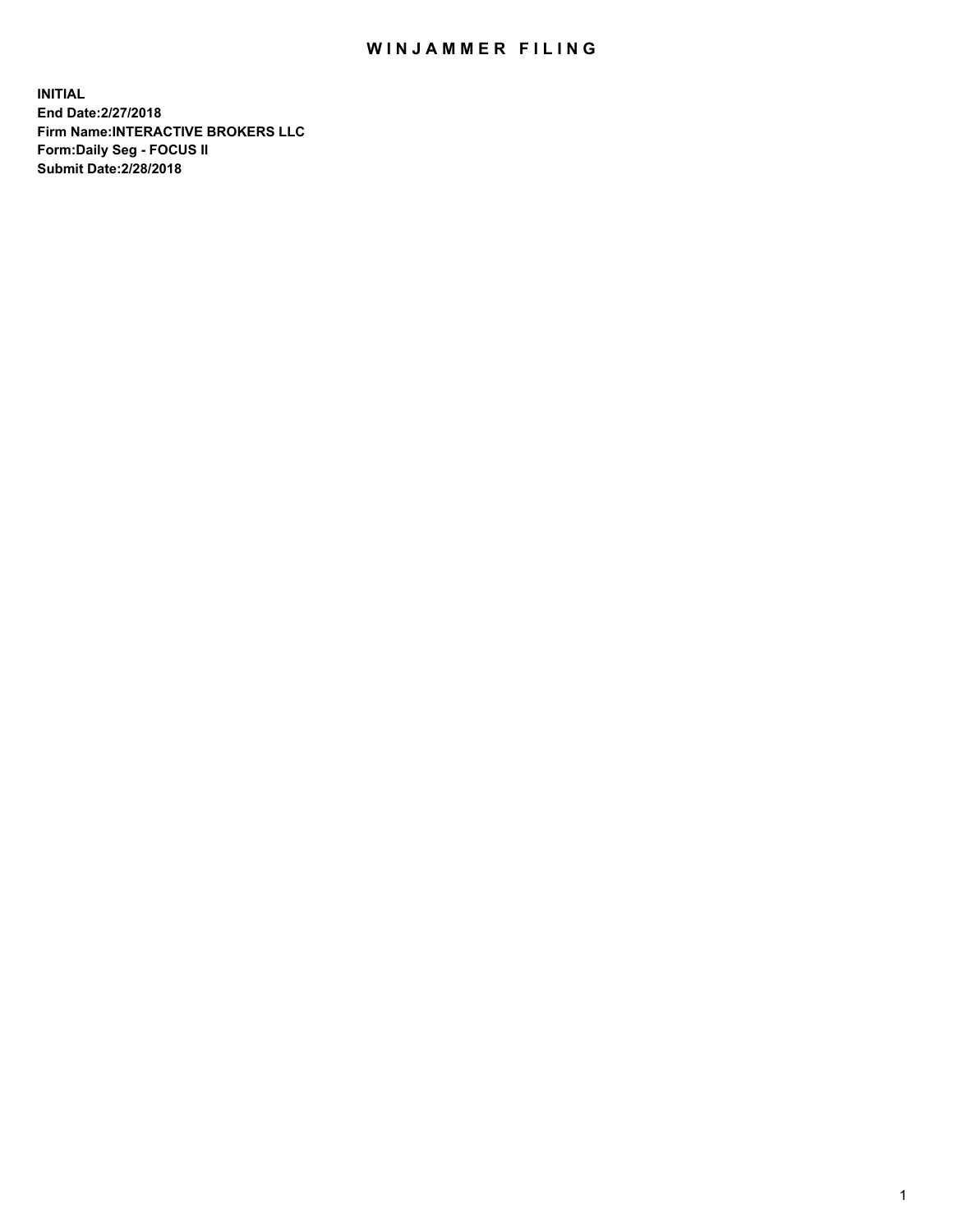## **INITIAL End Date:2/27/2018 Firm Name:INTERACTIVE BROKERS LLC Form:Daily Seg - FOCUS II Submit Date:2/28/2018 Daily Segregation - Cover Page**

| Name of Company<br><b>Contact Name</b><br><b>Contact Phone Number</b><br><b>Contact Email Address</b>                                                                                                                                                                                                                          | <b>INTERACTIVE BROKERS LLC</b><br>James Menicucci<br>203-618-8085<br>jmenicucci@interactivebrokers.c<br>om |
|--------------------------------------------------------------------------------------------------------------------------------------------------------------------------------------------------------------------------------------------------------------------------------------------------------------------------------|------------------------------------------------------------------------------------------------------------|
| FCM's Customer Segregated Funds Residual Interest Target (choose one):<br>a. Minimum dollar amount: ; or<br>b. Minimum percentage of customer segregated funds required:%; or<br>c. Dollar amount range between: and; or<br>d. Percentage range of customer segregated funds required between:% and%.                          | $\overline{\mathbf{0}}$<br>0<br>155,000,000 245,000,000<br>0 <sub>0</sub>                                  |
| FCM's Customer Secured Amount Funds Residual Interest Target (choose one):<br>a. Minimum dollar amount: ; or<br>b. Minimum percentage of customer secured funds required:%; or<br>c. Dollar amount range between: and; or<br>d. Percentage range of customer secured funds required between:% and%.                            | $\overline{\mathbf{0}}$<br>$\overline{\mathbf{0}}$<br>80,000,000 120,000,000<br>00                         |
| FCM's Cleared Swaps Customer Collateral Residual Interest Target (choose one):<br>a. Minimum dollar amount: ; or<br>b. Minimum percentage of cleared swaps customer collateral required:% ; or<br>c. Dollar amount range between: and; or<br>d. Percentage range of cleared swaps customer collateral required between:% and%. | $\overline{\mathbf{0}}$<br>$\overline{\mathbf{0}}$<br>0 <sub>0</sub><br><u>00</u>                          |

Attach supporting documents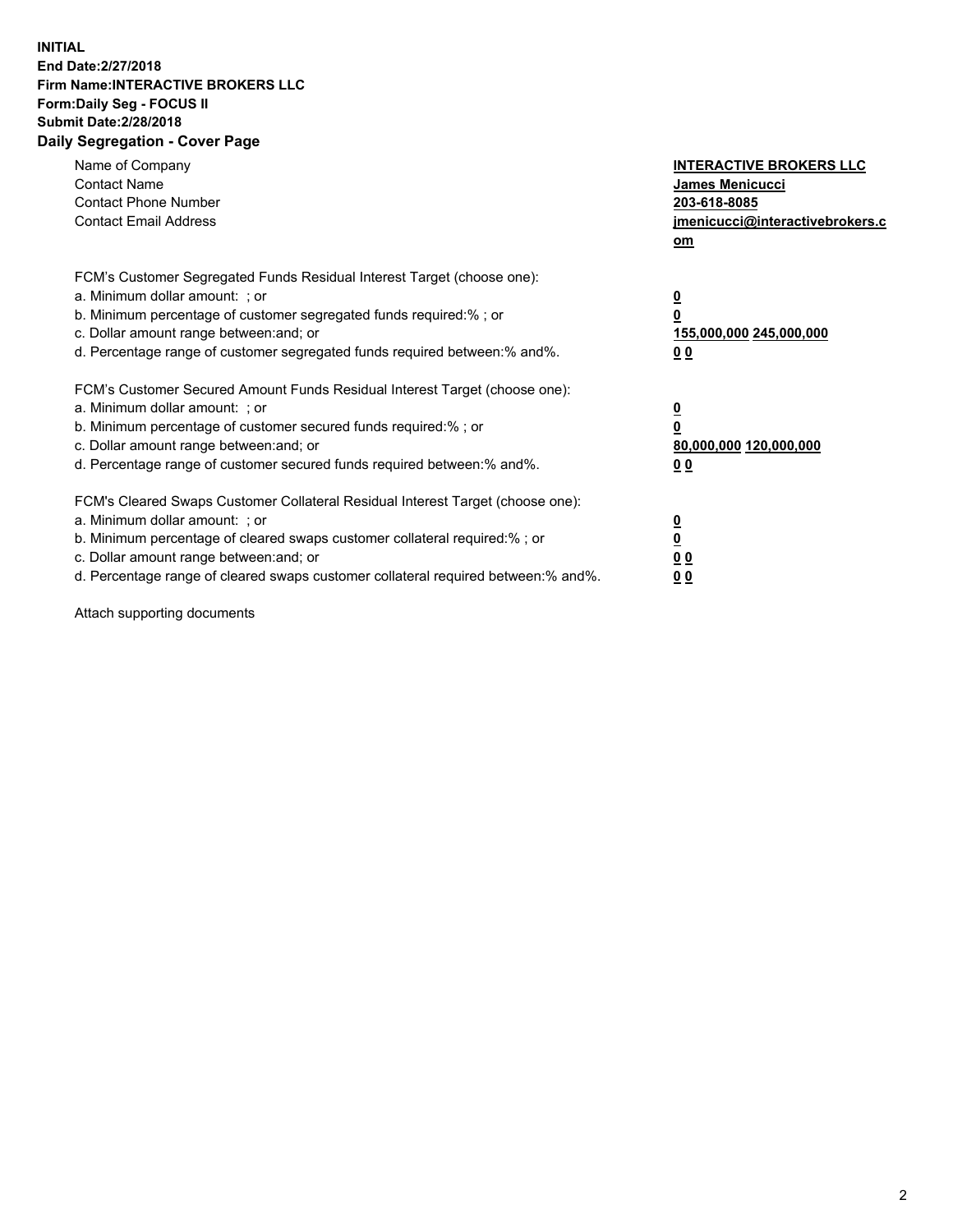## **INITIAL End Date:2/27/2018 Firm Name:INTERACTIVE BROKERS LLC Form:Daily Seg - FOCUS II Submit Date:2/28/2018 Daily Segregation - Secured Amounts**

|     | Daily Ocglegation - Occured Aniounts                                                        |                                   |
|-----|---------------------------------------------------------------------------------------------|-----------------------------------|
|     | Foreign Futures and Foreign Options Secured Amounts                                         |                                   |
|     | Amount required to be set aside pursuant to law, rule or regulation of a foreign            | $0$ [7305]                        |
|     | government or a rule of a self-regulatory organization authorized thereunder                |                                   |
| 1.  | Net ledger balance - Foreign Futures and Foreign Option Trading - All Customers             |                                   |
|     | A. Cash                                                                                     | 486,046,134 [7315]                |
|     | B. Securities (at market)                                                                   | $0$ [7317]                        |
| 2.  | Net unrealized profit (loss) in open futures contracts traded on a foreign board of trade   | $-8,489,183$ [7325]               |
| 3.  | Exchange traded options                                                                     |                                   |
|     | a. Market value of open option contracts purchased on a foreign board of trade              | 296,927 [7335]                    |
|     | b. Market value of open contracts granted (sold) on a foreign board of trade                | -75,477 [7337]                    |
| 4.  | Net equity (deficit) (add lines 1.2. and 3.)                                                | 477,778,401 [7345]                |
| 5.  | Account liquidating to a deficit and account with a debit balances - gross amount           | 4,518 [7351]                      |
|     | Less: amount offset by customer owned securities                                            | 0 [7352] 4,518 [7354]             |
| 6.  | Amount required to be set aside as the secured amount - Net Liquidating Equity              | 477,782,919 [7355]                |
|     | Method (add lines 4 and 5)                                                                  |                                   |
| 7.  | Greater of amount required to be set aside pursuant to foreign jurisdiction (above) or line | 477,782,919 [7360]                |
|     | 6.                                                                                          |                                   |
|     | FUNDS DEPOSITED IN SEPARATE REGULATION 30.7 ACCOUNTS                                        |                                   |
| 1.  | Cash in banks                                                                               |                                   |
|     | A. Banks located in the United States                                                       | 100,790,248 [7500]                |
|     | B. Other banks qualified under Regulation 30.7                                              | 0 [7520] 100,790,248 [7530]       |
| 2.  | <b>Securities</b>                                                                           |                                   |
|     | A. In safekeeping with banks located in the United States                                   | 363,091,175 [7540]                |
|     | B. In safekeeping with other banks qualified under Regulation 30.7                          | 0 [7560] 363,091,175 [7570]       |
| 3.  | Equities with registered futures commission merchants                                       |                                   |
|     | A. Cash                                                                                     | $0$ [7580]                        |
|     | <b>B.</b> Securities                                                                        | $0$ [7590]                        |
|     | C. Unrealized gain (loss) on open futures contracts                                         | $0$ [7600]                        |
|     | D. Value of long option contracts                                                           | $0$ [7610]                        |
|     | E. Value of short option contracts                                                          | 0 [7615] 0 [7620]                 |
| 4.  | Amounts held by clearing organizations of foreign boards of trade                           |                                   |
|     | A. Cash                                                                                     | $0$ [7640]                        |
|     | <b>B.</b> Securities                                                                        | $0$ [7650]                        |
|     | C. Amount due to (from) clearing organization - daily variation                             | $0$ [7660]                        |
|     | D. Value of long option contracts                                                           | $0$ [7670]                        |
|     | E. Value of short option contracts                                                          | 0 [7675] 0 [7680]                 |
| 5.  | Amounts held by members of foreign boards of trade                                          |                                   |
|     | A. Cash                                                                                     | 160,098,045 [7700]                |
|     | <b>B.</b> Securities                                                                        | $0$ [7710]                        |
|     | C. Unrealized gain (loss) on open futures contracts                                         | -16,578,273 [7720]                |
|     | D. Value of long option contracts                                                           | 296,927 [7730]                    |
|     | E. Value of short option contracts                                                          | -75,477 [7735] 143,741,222 [7740] |
| 6.  | Amounts with other depositories designated by a foreign board of trade                      |                                   |
| 7.  | Segregated funds on hand                                                                    | 0 [7760]                          |
| 8.  |                                                                                             | $0$ [7765]                        |
|     | Total funds in separate section 30.7 accounts                                               | 607,622,645 [7770]                |
| 9.  | Excess (deficiency) Set Aside for Secured Amount (subtract line 7 Secured Statement         | 129,839,726 [7380]                |
|     | Page 1 from Line 8)                                                                         |                                   |
| 10. | Management Target Amount for Excess funds in separate section 30.7 accounts                 | 80,000,000 [7780]                 |
| 11. | Excess (deficiency) funds in separate 30.7 accounts over (under) Management Target          | 49,839,726 [7785]                 |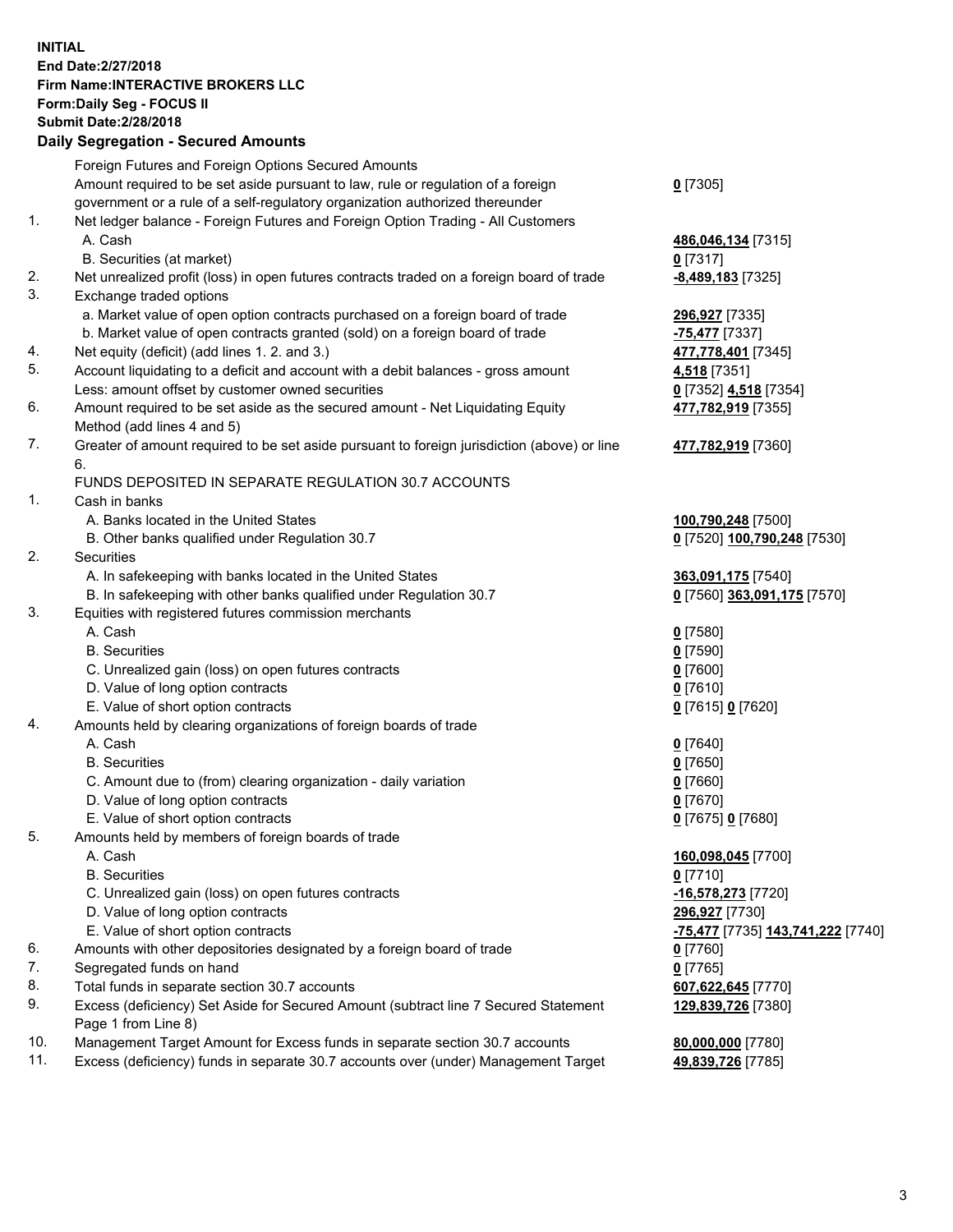**INITIAL End Date:2/27/2018 Firm Name:INTERACTIVE BROKERS LLC Form:Daily Seg - FOCUS II Submit Date:2/28/2018 Daily Segregation - Segregation Statement** SEGREGATION REQUIREMENTS(Section 4d(2) of the CEAct) 1. Net ledger balance A. Cash **4,461,656,231** [7010] B. Securities (at market) **0** [7020] 2. Net unrealized profit (loss) in open futures contracts traded on a contract market **43,585,322** [7030] 3. Exchange traded options A. Add market value of open option contracts purchased on a contract market **237,560,119** [7032] B. Deduct market value of open option contracts granted (sold) on a contract market **-234,625,057** [7033] 4. Net equity (deficit) (add lines 1, 2 and 3) **4,508,176,615** [7040] 5. Accounts liquidating to a deficit and accounts with debit balances - gross amount **361,161** [7045] Less: amount offset by customer securities **0** [7047] **361,161** [7050] 6. Amount required to be segregated (add lines 4 and 5) **4,508,537,776** [7060] FUNDS IN SEGREGATED ACCOUNTS 7. Deposited in segregated funds bank accounts A. Cash **987,592,561** [7070] B. Securities representing investments of customers' funds (at market) **2,538,050,620** [7080] C. Securities held for particular customers or option customers in lieu of cash (at market) **0** [7090] 8. Margins on deposit with derivatives clearing organizations of contract markets A. Cash **19,590,315** [7100] B. Securities representing investments of customers' funds (at market) **1,137,064,891** [7110] C. Securities held for particular customers or option customers in lieu of cash (at market) **0** [7120] 9. Net settlement from (to) derivatives clearing organizations of contract markets **25,082,630** [7130] 10. Exchange traded options A. Value of open long option contracts **237,503,730** [7132] B. Value of open short option contracts **-234,571,502** [7133] 11. Net equities with other FCMs A. Net liquidating equity **0** [7140] B. Securities representing investments of customers' funds (at market) **0** [7160] C. Securities held for particular customers or option customers in lieu of cash (at market) **0** [7170] 12. Segregated funds on hand **0** [7150] 13. Total amount in segregation (add lines 7 through 12) **4,710,313,245** [7180] 14. Excess (deficiency) funds in segregation (subtract line 6 from line 13) **201,775,469** [7190] 15. Management Target Amount for Excess funds in segregation **155,000,000** [7194] **46,775,469** [7198]

16. Excess (deficiency) funds in segregation over (under) Management Target Amount Excess